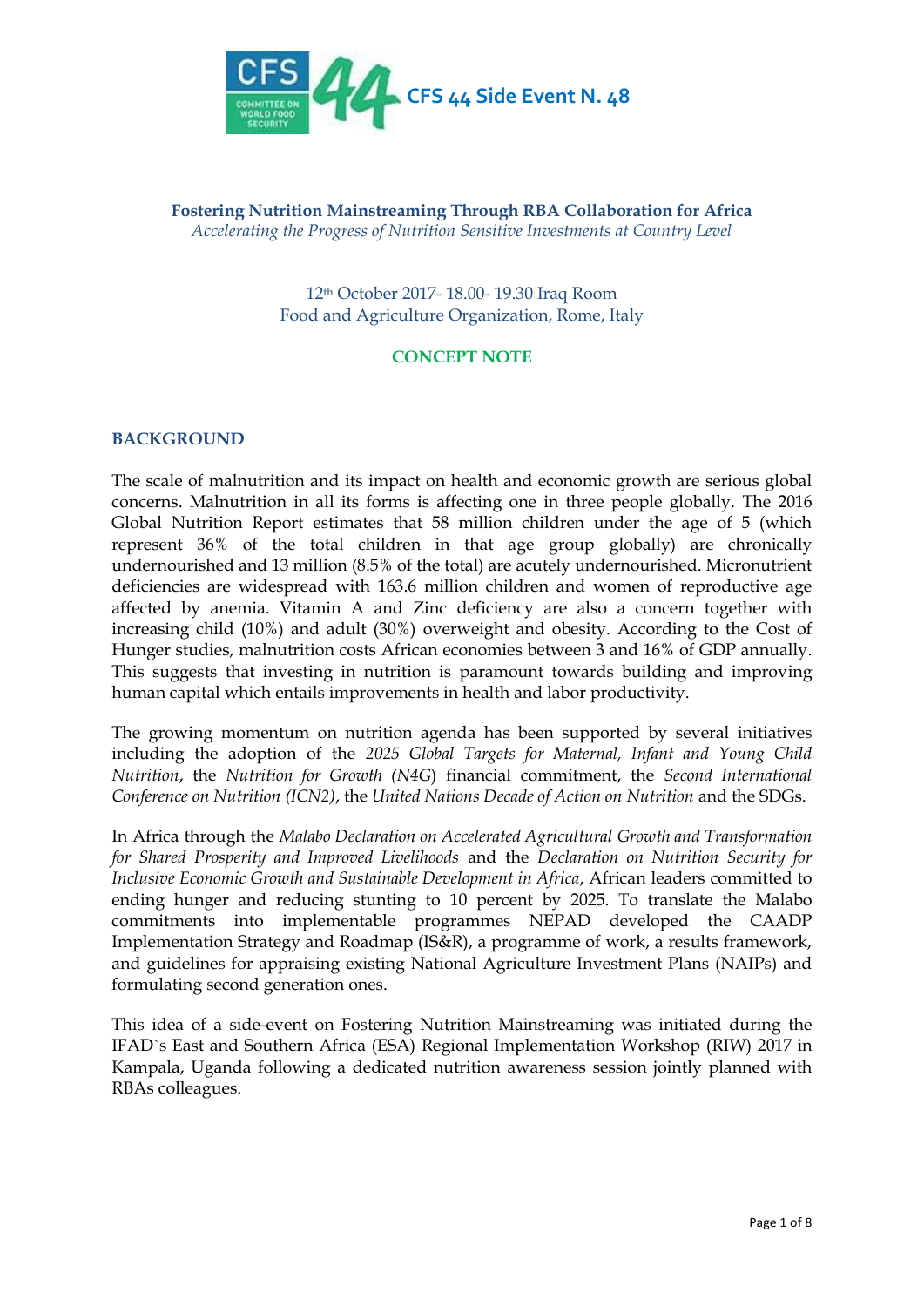### **RATIONALE**

The UN agencies have an important role in rendering necessary policy guidance from one hand and technical operational support from the other to seize the momentum of the global and regional commitments and accelerate their translation into large scale actions at country level. To this end, the UN Rome-based agencies are jointly rallying behind the achievement of the SDG2 "End hunger, achieve food security and improved nutrition, and promote sustainable agriculture**"**. With a rising number of initiatives and platforms for nutrition at the global level, it is critical the RBAs build coordination among them, enhancing synergies for effectiveness and building on individual strengths and comparative advantages. They further recognize the significance of a holistic multi-sectoral and multi-stakeholder approach in integrating nutrition into agriculture, social protection and other broad rural poverty reduction strategies to achieve better results on nutrition.

Several technical working groups from the three Rome-based agencies are currently engaged in a number of joint activities with a common global objective: creating an enabling environment for improved policy and programme formulation and implementation to address hunger and malnutrition globally. While some of the groups focus on knowledge management and tools, others provide technical operational support in policy, program and project design at country level.

Relevant examples from the African region include the joint collaboration among FAO, IFAD and WFP in the AINA programme in Madagascar and the MDG1c programme in Mozambique; the current collaboration discussion between IFAD-WFP on the Enhanced Smallholder Livestock Investment Project in Zambia; and the IFAD-FAO collaborative effort in designing joint activities under the PAPEP project in Botswana.

In an example of how the Rome-based agencies are stronger working together, the Madagascar country team was recognized as the 2016 recipient of the RBA Award of Excellence for country-level collaboration. The Madagascar AINA project is a sound example of how the RBAs successfully leverage their distinctive strengths: FAO focuses on post-harvest and storage, seed production, crop diversification and capacity development; IFAD supports crop production, processing, value chains and infrastructure; and WFP assists in local food purchase/procurement and distribution, nutrition education, specialized food distribution, and creation/rehabilitation of community assets. Within this context, the Madagascar country-team exemplifies how integrated RBA country-level collaboration maximizes collective impact.

Previous awardees include the Democratic Republic of Congo country team in 2014 and the Mozambique country team in 2012 as well. Since 2015, the RBAs are also collaborating through a Working Group on Sustainable Value Chains for Nutrition (SVCN) to promote information exchange, develop common approaches, and encourage country-level interaction.

Further opportunities on how to enhance nutrition at all levels in the African region will be explored by the RBAs with key partners such as H*i*vos and the Japan International Cooperation Agency (JICA) during the side event. In particular, JICA in partnership with RBAs and other stakeholders launched the Initiative for Food and Nutrition Security for Africa (IFNA) during the sixth Tokyo International Conference on African Development (TICAD). The IFNA puts emphasis on integration of agriculture into nutrition actions where the RBA collaboration is of much importance.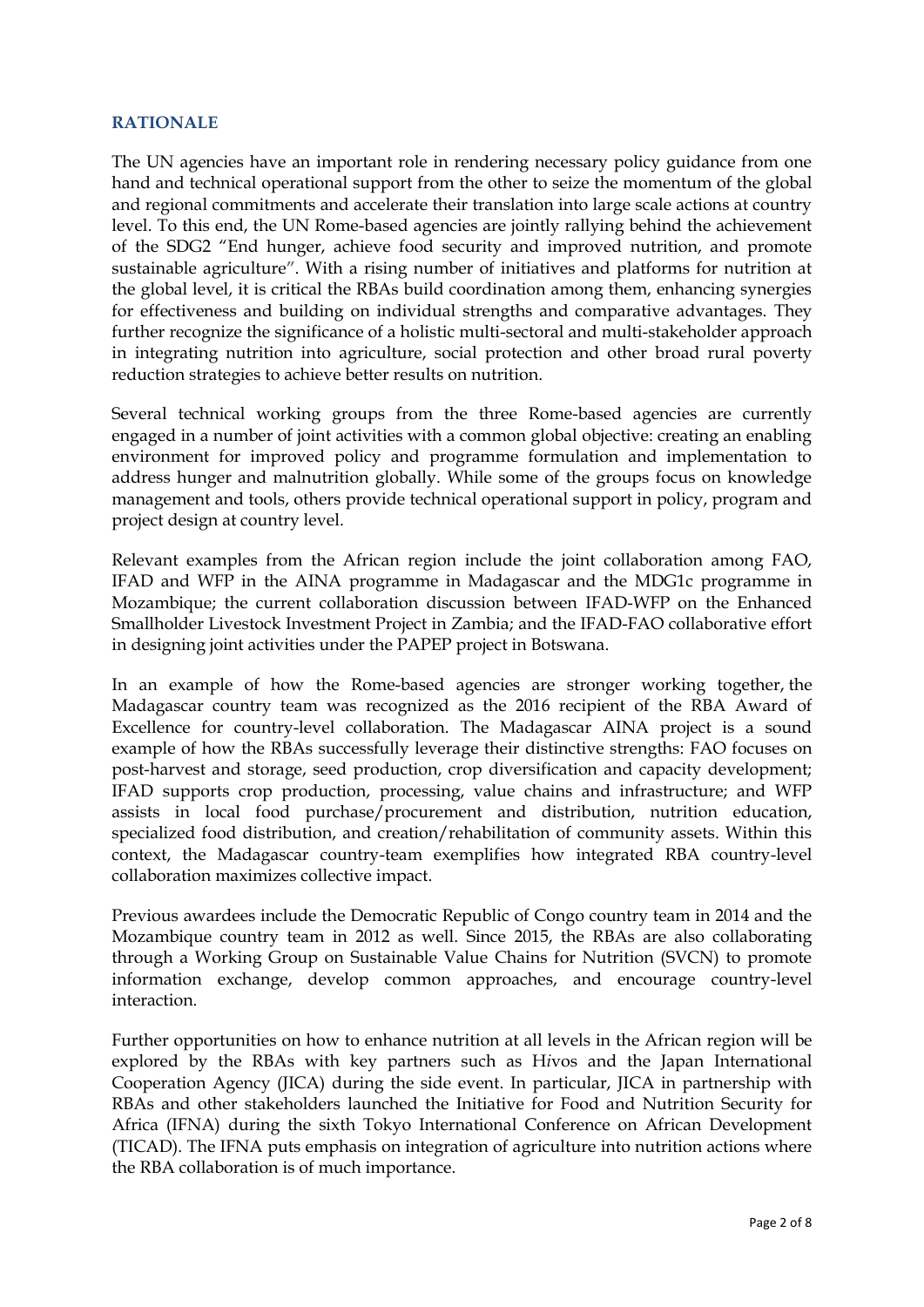This side event is a talk show intended to put on the spotlight the work of the RBAs on nutrition and the nutrition-sensitive initiatives of partners for collaborative efforts towards fostering nutrition mainstreaming in the African region.

# **OBJECTIVES OF THE SIDE EVENT:**

- **Enhanced visibility and relevance of RBA collaboration in accelerating nutrition mainstreaming in Africa**.
- **Showcase ongoing country examples and share experiences on nutrition-sensitive interventions and concrete opportunities for RBA collaborative support on nutrition in the African region**.
- **Bring to discussion the ways to further improve RBA collaboration and enhance synergies among relevant partners on nutrition mainstreaming at country level**.

# **EXPECTED OUTCOMES**

- **Visibility on the different RBA collaborative efforts to accelerate nutrition mainstreaming in Africa is improved.** Increased awareness of these initiatives will strengthen the perception of countries and relevant development partners on the key role and combined comparative advantage of the RBA's joint engagement on nutrition.
- **Concrete ways forward will be identified to further improve collaboration**, **coordination and synergy among the different technical working groups and external stakeholders** with the view to add value on and unleash the potential of country level interventions in Africa.
- **Contribute to the overall CFS agenda on food security and nutrition** by triggering debate and dialogue on diet diversification, nutrition-sensitive agriculture investment for enhanced food systems with the view to inform and sensitize different CFS stakeholders on the potential behind the RBA joint work and contribution on nutrition.

# **FORMAT OF DISCUSSION**

The format consists of an **interactive panel discussion** supported by the presentation of a brief mini-documentary on modern fish processing in Zambia.

The **documentary through a short video** is to stimulate discussion for engagement among partners. The documentary will illustrate further the initiative on nutrition mainstreaming. The protagonist of the short video, Kasazi Nyendwa, is a young woman beneficiary of the IFAD-funded Smallholder Agribusiness Promotion Programme (SAPP) currently based in Kafue, Lusaka Province in Zambia. She ventured into aquaculture by producing a variety of innovative fish products including fish patties, fish sausages, fish polony, fish snacks etc.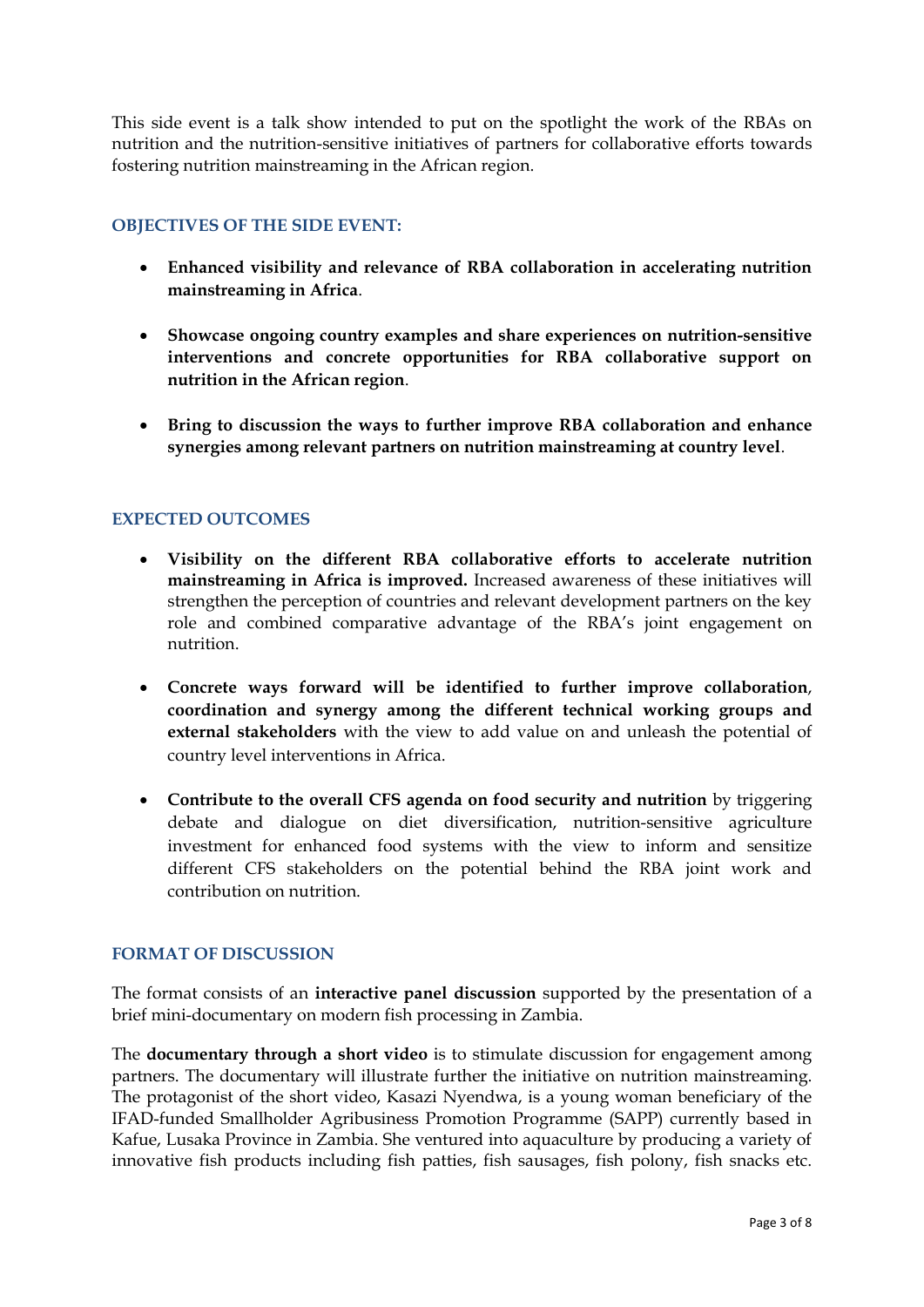Her commitment and contribution towards enhancing nutrition in Zambia through her products is a good example to be showcased.

A dynamic **panel discussion** on *Agriculture for Nutrition* will focus on concrete ways forward to improve further RBA collaboration and coordination for better joint support at country level. In particular, panellists will share their respective experiences on nutrition mainstreaming at country level and talk show on how to strengthen RBA collaboration and enhance nutrition for all.

Key partners such as H*i*vos and JICA will also share their experiences to improve nutrition in the context of the recently launched Initiative for Food and Nutrition Security for Africa (IFNA) and on sustainable diets and food systems, respectively.

Ample time to interact and engage with the audience on possible collaborative efforts among partners to accelerate nutrition mainstreaming will complete each panel (**Q&A**).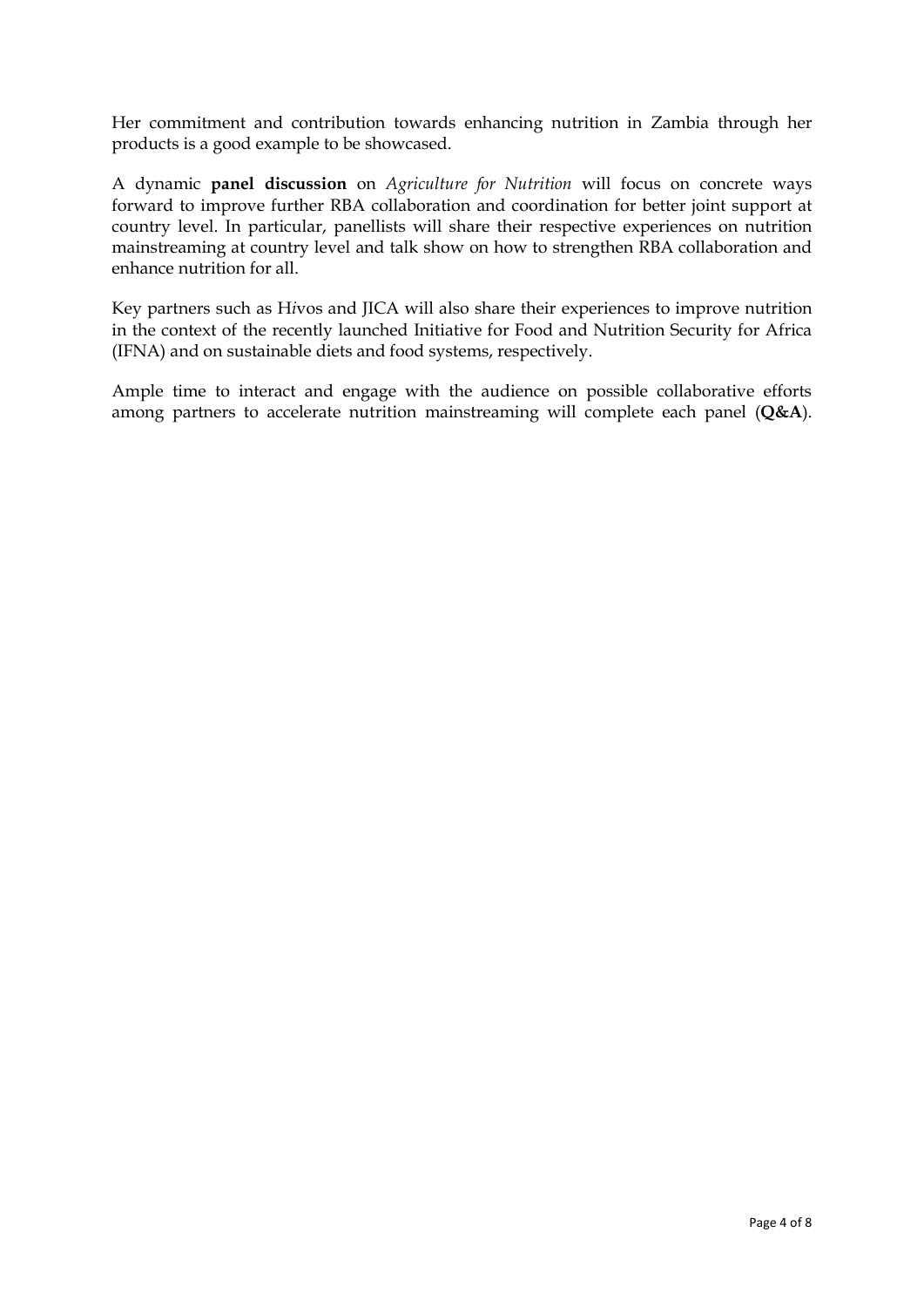## **BIOGRAPHIES OF PANELLISTS**

### **Richard Abila, Senior Technical Specialist for Fisheries and Aquaculture, IFAD**

**Richard** holds a doctorate degree in Fisheries, and has over 25 years uninterrupted career in fisheries and aquaculture research and development fields. Most of his work experience has been on small scale fisheries and aquaculture systems, working with national, regional and international projects and programmes in Africa and Asia. Richard has particular interest on the social and economic dimensions of small-scale fisheries in developing countries, and has produced several publications in this field. He has been a strong advocate for actions to ensure that small-scale fishers, fish processors and traders can benefit more from these resources for their livelihood and nutrition.

#### **William Chilufya, Regional Advocacy Officer for Sustainable Diets, Hivos**

**William** is the Hivos Southern Africa – Regional Advocacy Manager for Sustainable Diets. He leads the advocacy and campaign on safe, nutritious, environmental friendly, accessible and healthy food. Previously, he worked as Country Coordinator of the Zambia Civil Society Scaling Up Nutrition Alliance (CSO-SUN). Chilufya was instrumental in organizing civil society around Scaling Up Nutrition in Zambia. His untiring efforts with the CSO-SUN have rewarded him with being an authority on discussions surrounding raising the profile of nutrition in Zambia, within civil society and beyond. William has managed to marshal attention to Nutrition through social media, and was indicated in 2014 by the Guardian Newspaper of the UK as one of the top ten people on Twitter shaping policy and practice on nutrition and development. Further, he was recognized as one of the ten 'Transform Nutrition Champions' for 2015.

#### **Hiroshi Hiraoka, Senior Advisor, JICA, Food and Nutrition Matters**

**Hiroshi** began his career in the fields alongside farmers in his native Japan as a research staff at Sumitomo Chemical Company Limited in charge of development of fertilizers and pesticides for rice and vegetables. His career has spanned into a wider horizon when he took up a position of an agricultural expert in Oman in 1999. He went on trotting the globe as Soil and Fertility Officer at the FAO Regional Office for Asia and the Pacific (Bangkok, Thailand), Policy Advisor for the Ministry of Agriculture of Afghanistan. He started his connection with Africa in the mid-2000s, and has been fully committed to Africa since 2008 as the Coordinator of the Secretariat of the Coalition for African Rice Development to assist the development of the rice sector in Africa, and then as Senior Agriculture Economist of the World Bank in charge of rice, nutrition and value chain development. He has recently come back to Japan to assume the position of Senior Advisor at JICA in charge of food and nutrition matters.

### **Hamady Diop, Head of the Program Natural Resources Governance, Food Security and Nutrition, NEPAD**

**Hamady** is the current Head of the Program "Natural Resources Governance, Food security and Nutrition" of the NEPAD Agency, a technical arm of the African Union for program implementation. He has also served as Director of Research and Information Systems for the West Africa Sub regional Fisheries Commission. He holds a PhD in Agricultural Economics and a Masters' of Science in Economics and Agricultural Economics from Louisiana State University. He has been a recipient of many grants and his research has been published widely in many scientific journals. He has also been a guest speaker at many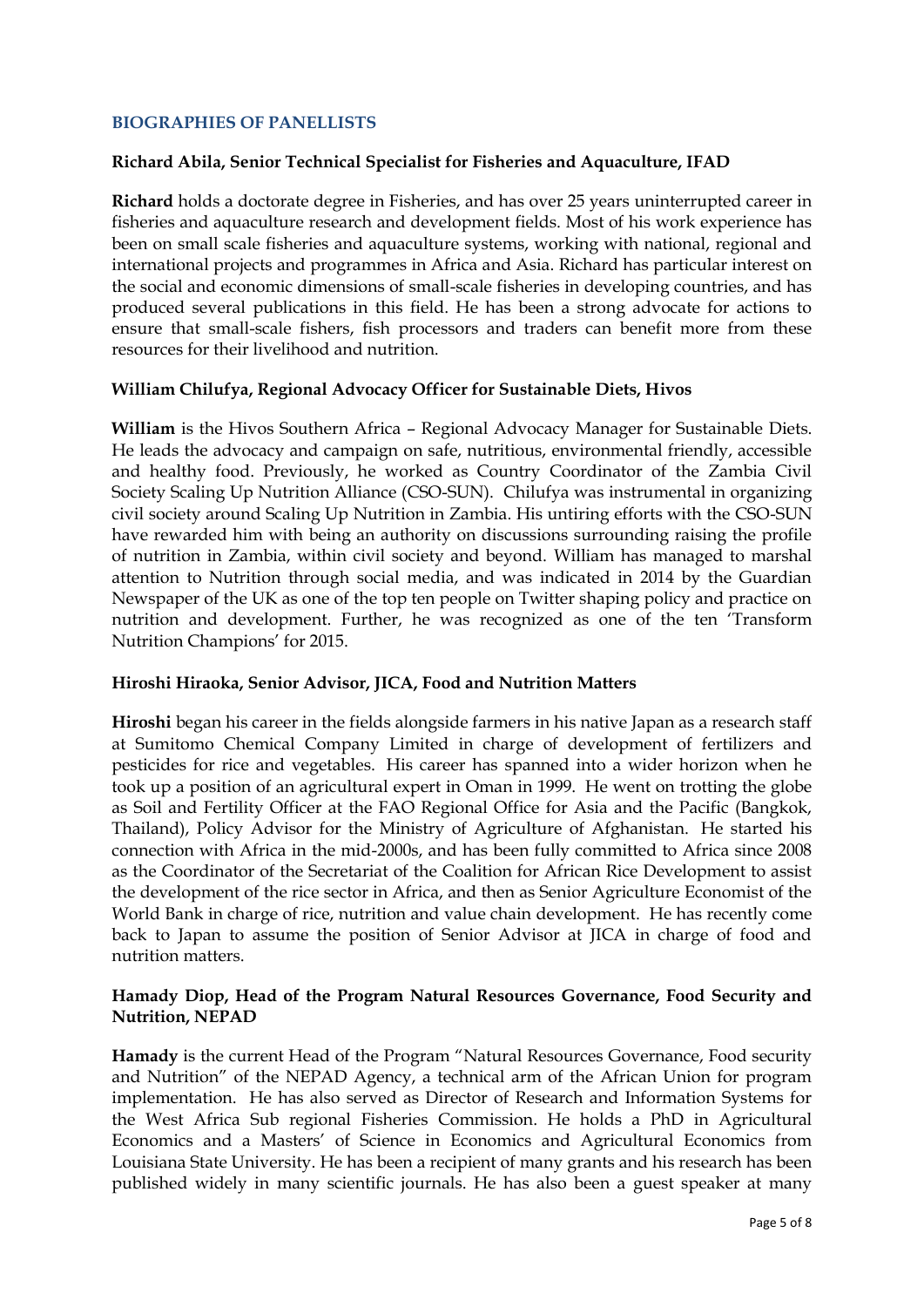international conferences. His areas of interests are natural resource economics, seafood production and marketing. He was also a recipient of a one year training, coaching and mentorship in leadership through the Duke University Center for Effective Leadership Training (CETL).

# **Louise C. McDonald, Programme Officer, IFAD**

**Louise** started at IFAD in 1996 and has almost continually worked in the East and Southern Africa Region across a wide range of countries in a range of roles. From 2014 to 2015 Louise spent two years in the Independent Office of Evaluation to broaden her knowledge and expertise returning to ESA to put it into practice. Prior to IFAD she had worked in New Zealand and Australia, predominantly in the NGO working in cross cultural situations across a variety of sectors (working with homeless youth, emergency and long term housing for women escaping domestic violence, youth escaping family violence, policy development, etc.) as well participating in national policy forums including secondments from the Australian Federal Government to develop special initiatives.

# **Maya Takagi, Senior Social Protection Officer and Deputy Strategic Programme Leader, FAO**

**Maya** is currently Senior Social Protection Officer and Deputy Strategic Programme Leader for Reducing Rural Poverty at FAO-Headquarters. She is specialized in public policies; has PhD in economic development and worked in the implementation of the Zero Hunger programme in Brazil. Previously, she worked as advisor of Brazil's President of the Republic from 2005-2010, as National Secretary for Food Security and Nutrition in the Ministry of Social Development from 2011-2012 and as agriculture researcher linked to Ministry of Agriculture from 2013-2014.

# **Juliane Friedrich, Senior Technical Specialist on Nutrition, IFAD**

**Juliane** is a nutritionist with particular focus on nutritional challenges in developing countries. She is specialized in linking nutrition, gender, youth, and food security. She has more than 20 years' field-based experiences in nutrition programming in several African and Asian countries. Before joining IFAD in 2014 as Senior Technical Specialist for nutrition, she worked as global nutrition policy advisor for the European Commission DG Humanitarian Aid and Civil Protection. She also worked for Governmental Organizations (GIZ), International NGOs, and United Nations agencies such as UNHCR, WFP and UNICEF.

# **Mutinta Hambayi, Nutritionist, WFP**

**Mutinta** is a Nutritionist with the UN World Food Program (WFP) for over 10 years. She has held various positions and contributed to debates on Food, Nutrition and HIV/AIDS at country, regional and global forums. Working as HIV & Nutrition advisor, she has assessed humanitarian needs, supported refining of nutrition policies and guidelines while working in Sudan, Southern Africa Bureau, Malawi and currently in Italy. Her current portfolio is Chief, Nutrition Sensitive Unit at WFP HQ. She holds a Master's degree from Queensland University in Australia and is a PhD candidate at Maastricht school of Governance and Policy Analysis, in the Netherlands.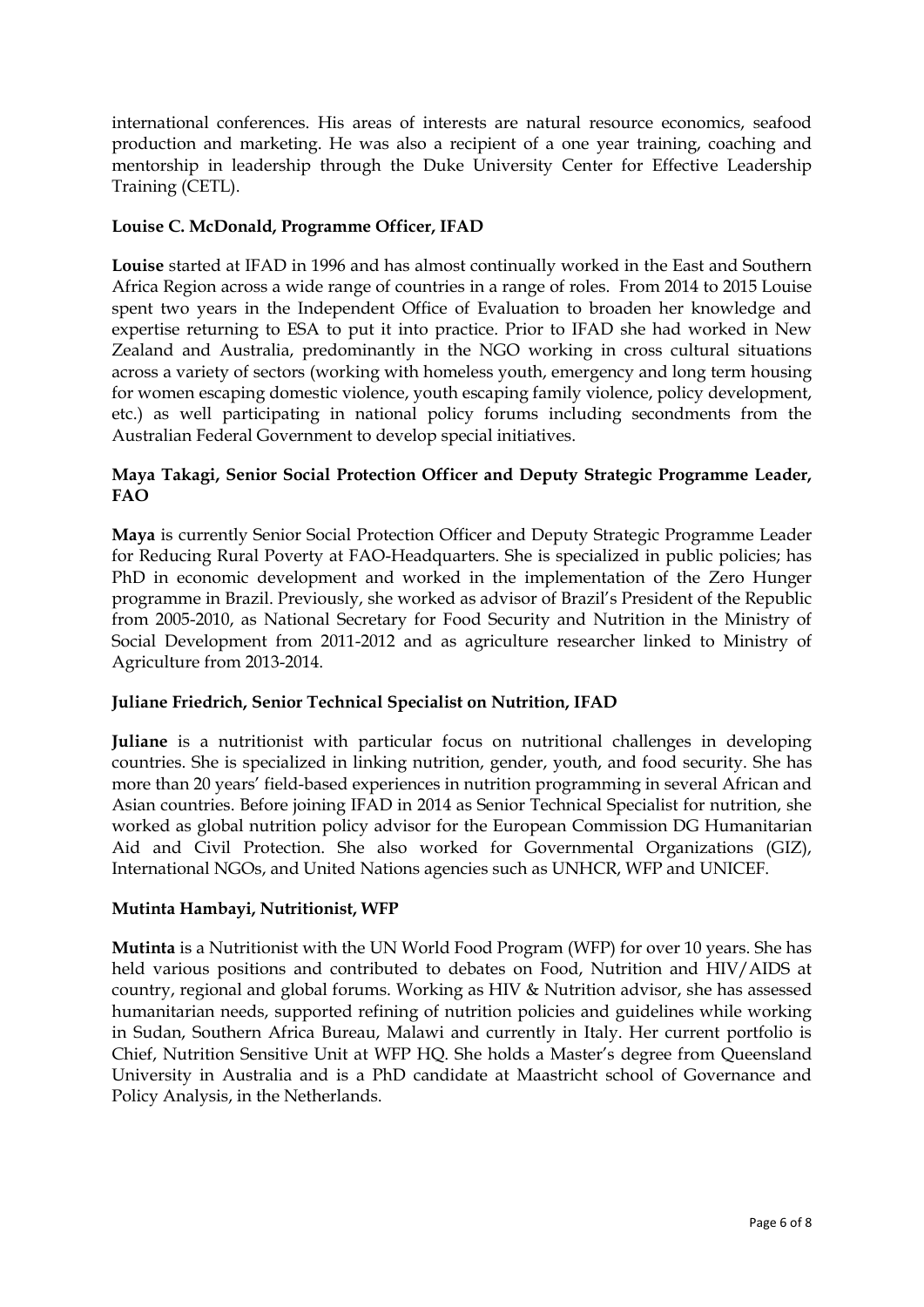## **Florence Tartanac, Senior Officer, FAO**

**Florence** is the Senior Officer in the Nutrition and Food Systems Division and Group Leader of the Market Linkages and Value Chain Group in FAO (Food and Agriculture Organization of the United Nations), in Rome. Her areas of expertise are the following: sustainable value chain development and inclusive business models; voluntary standards and geographical indications; institutional procurements; small and medium food enterprises development. She joined the organization in 2001 posted at the FAO Regional office for Latin America, before coming to Rome in 2005. Before that, she worked 10 years in Guatemala, for the French Cooperation, INCAP (Institute of Nutrition for Central America and Panama) and UNIDO (United Nations Industrial Development Organization). As academic background, she is a food engineer and has a PhD in Economical Geography from Paris University.

### **David Ryckembusch, Senior Programme Adviser, WFP**

**David** is a Senior Programme Adviser, Safety Nets and Social Protection Unit of the WFP Division for Policy and Programme at its Headquarters in Rome. His work brings together the areas of social protection, school feeding and value chains. It aims to support operations and assist governments in achieving measurable progress towards SDG2 targets through scalable and cost-effective safety nets and social protection systems. He joined WFP in 2011 after a 15 years career with private sector companies in Supply Chain Management in Europe. He has a master degree in engineering and graduated with two executive global MBA. He has published in World Development and in collaboration with IFPRI.

### **Militezegga A. Mustafa, Nutrition Policy Consultant, FAO**

**Militezegga** holds master's degree and bachelor degree in development economics. She joined the Food and Agriculture Organization (FAO) in 2011 and since then she contributed to the corporate efforts towards policy support at regional and country level in the areas of nutrition, social protection and cross sectoral linkages to address broad hunger rural poverty reduction. In the last year she has been extensively engaged in the facilitation of RBA dialogue and initiatives to establish strong RBA collaboration and joint effort to provide complementary technical support at country level.

#### **Moderators**

# **Abla Z. Benhammouche, Country Director**, **IFAD**

**Abla** is a seasoned development expert with particular experience in supporting countries challenged by rural poverty and food insecurity in under difficult environment. This involves working with stakeholders in fragile, land locked, small island economies in support of pro-poor and sustainable development. Her expertise also includes working within the UN system and the international community, as well as engaging with the highest levels of Government. She is skilled in mobilizing resources and brokering financing arrangements with international financial institutions and bilateral agencies. She has worked in about 16 Sub-Saharan Countries for the Fund and she worked and lived in Zambia for four years as IFAD Representative and Country Director. She is a trained agricultural